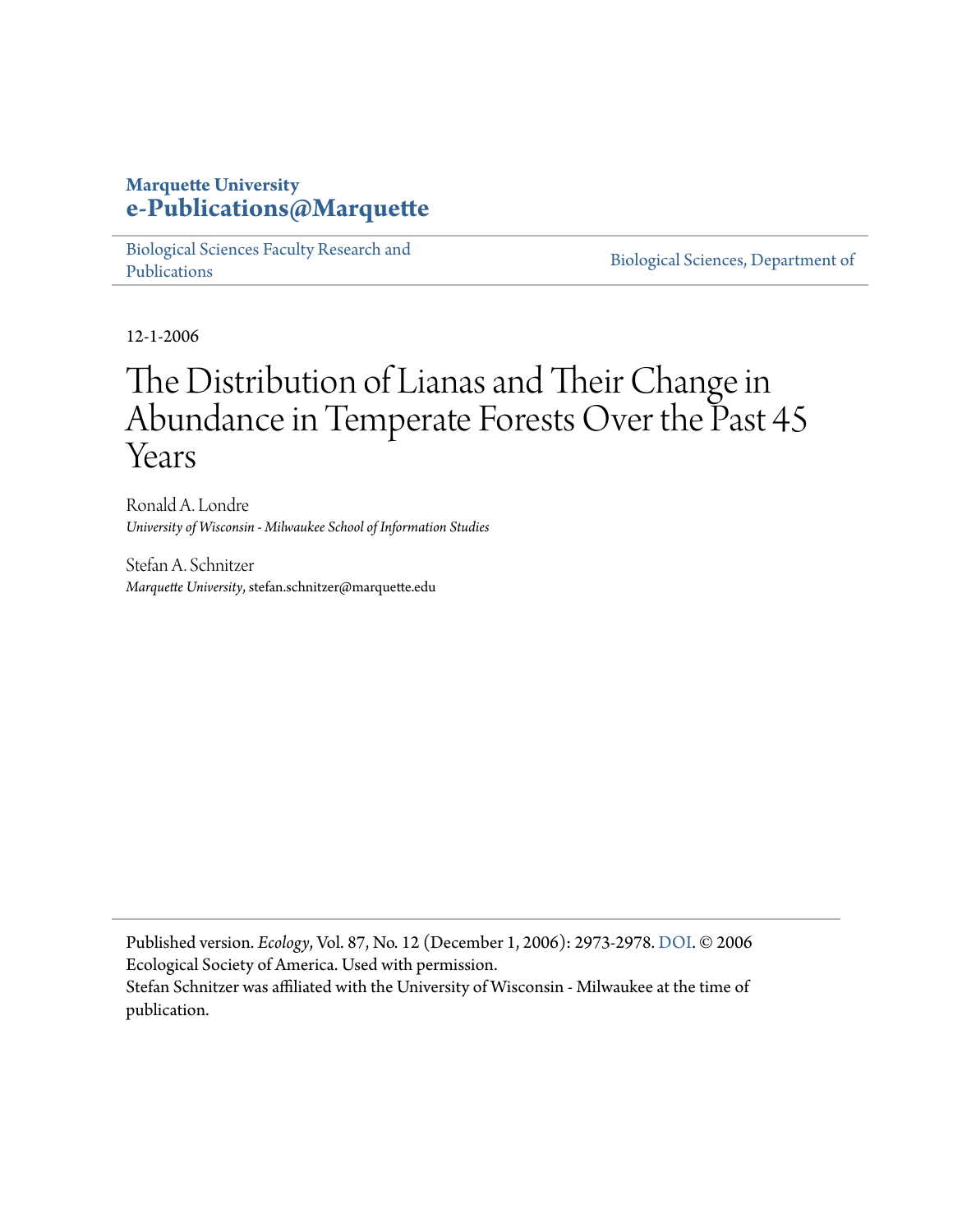### THE DISTRIBUTION OF LIANAS AND THEIR CHANGE IN ABUNDANCE IN TEMPERATE FORESTS OVER THE PAST 45 YEARS

RONALD A. LONDRÉ AND STEFAN A. SCHNITZER<sup>1</sup>

Department of Biological Sciences, University of Wisconsin, 3209 North Maryland Avenue, Milwaukee, Wisconsin 53211 USA

Abstract. Lianas (woody vines) are an important and dynamic component of many forests throughout the world, and increases in  $CO<sub>2</sub>$ , mean winter temperature, and forest fragmentation may promote their growth and proliferation in temperate forests. In this study, we used a 45-year data set to test the hypothesis that lianas have increased in abundance and basal area in the interiors of 14 deciduous temperate forests in Wisconsin (USA) since 1959. We also censused woody plants along a gradient from the forest edge to the interior in seven of these forests to test the hypothesis that the abundance of lianas declines significantly with increasing distance from the forest edge. We found that lianas did not increase in abundance within the interiors of temperate forests in Wisconsin over the last 45 years. However, relative and absolute liana abundance decreased sharply with increasing distance from forest edges. Our findings suggest that forest fragmentation, not climate change, may be increasing the abundance of lianas in northern deciduous temperate forests, and that lianas may further increase in abundance if the severity of forest fragmentation intensifies.

Key words: climate change; edge effects; forest fragmentation; lianas, distribution and abundance; temperate forests; Wisconsin, USA, deciduous forests.

#### **INTRODUCTION**

Lianas (woody vines) are a key component of forests around the world, competing intensely with trees and reducing tree growth, establishment, fecundity, and survivorship (Dillenburg et al. 1993, Pérez-Salicrup 2001, Schnitzer et al. 2005). In tropical forests, lianas commonly compose 10–45% of the woody stems and species (Schnitzer and Bongers 2002) and may be increasing in size and abundance, possibly due to elevated levels of atmospheric CO<sub>2</sub>, forest productivity, and disturbance (Phillips and Gentry 1994, Phillips et al. 2002, Wright et al. 2004). Lianas are also common in temperate forests, where they may also be increasing in size and abundance for some of the same reasons. Approximately 215 species of lianas occur in the contiguous United States (USDA NRSC 2005), and both native and invasive lianas, such as Celastrus orbiculatus, Hedera helix, Parthenocissus quinquefolia, Pueraria montana, Toxicodendron radicans, and Vitis spp. may alter tree regeneration and forest dynamics in North America (Smith and McCay 1979, McNab and Loftis 2002).

Increasing levels of  $CO<sub>2</sub>$  may enhance growth and proliferation of temperate lianas more than of competing growth forms (e.g., trees; Hättenschwiler and Körner 2003, Mohan et al. 2006, Zotz et al. 2006), thus allowing lianas to increase in relative abundance. Globally, atmospheric  $CO<sub>2</sub>$  levels have risen substantially, from

Manuscript received 7 March 2006; revised 16 June 2006; accepted 6 July 2006. Corresponding Editor: K. D. Woods.

<sup>1</sup> Corresponding author; E-mail: Schnitze@uwm.edu

 $\sim$ 280 ppm in the industrial revolution (ca. 1850) to  $\sim$ 375 ppm in 2005, with 60% of this increase occurring after 1958 (Keeling and Whorf 2005).

Warmer winter temperatures may also increase the abundance and distribution of temperate lianas, which are limited in their distribution by their vulnerability to freezing-induced xylem embolism in cold climates (Sperry et al. 1987, Ewers et al. 1991, Schnitzer 2005). Both annual and winter temperatures in North America have risen over the past half century, possibly allowing lianas to increase in abundance and expand their ranges poleward (sensu Parmesan and Yohe 2003). Since 1960 in Wisconsin, USA, mean annual temperatures have increased by 0.94°C (range: 4.9 to 8.1°C;  $P = 0.02$ ,  $R^2 =$ 0.12,  $n = 45$  annual data points) and mean winter temperatures (December–February) increased by 2.40°C (range:  $-12.8$  to  $-3.2$ °C;  $P = 0.02$ ,  $R^2 = 0.13$ ,  $n = 45$ ; NOAA/NESDIS/NCDC 2005). In contrast, mean annual precipitation, a likely driver of liana distributions in tropical forests (Schnitzer 2005), has not changed significantly in Wisconsin during the period from 1960 to 2005 (33.76 to 35.50 cm/yr;  $P = 0.21$ ,  $R^2 = 0.04$ ,  $n = 45$ ; NOAA/NESDIS/NCDC 2005).

Lianas also increase in abundance with increased disturbance and forest fragmentation, as has been shown in tropical forests (reviewed by Schnitzer and Bongers [2002]). If this association also holds true for temperate forests (e.g., McNab and Loftis 2002, Merriam 2003), then increased forest fragmentation (Vogelmann 1995, Radeloff et al. 2005) should cause an increase in liana abundance in these forests. Aside from species-specific studies (e.g., McNab and Loftis 2002), however, little is known about the factors that explain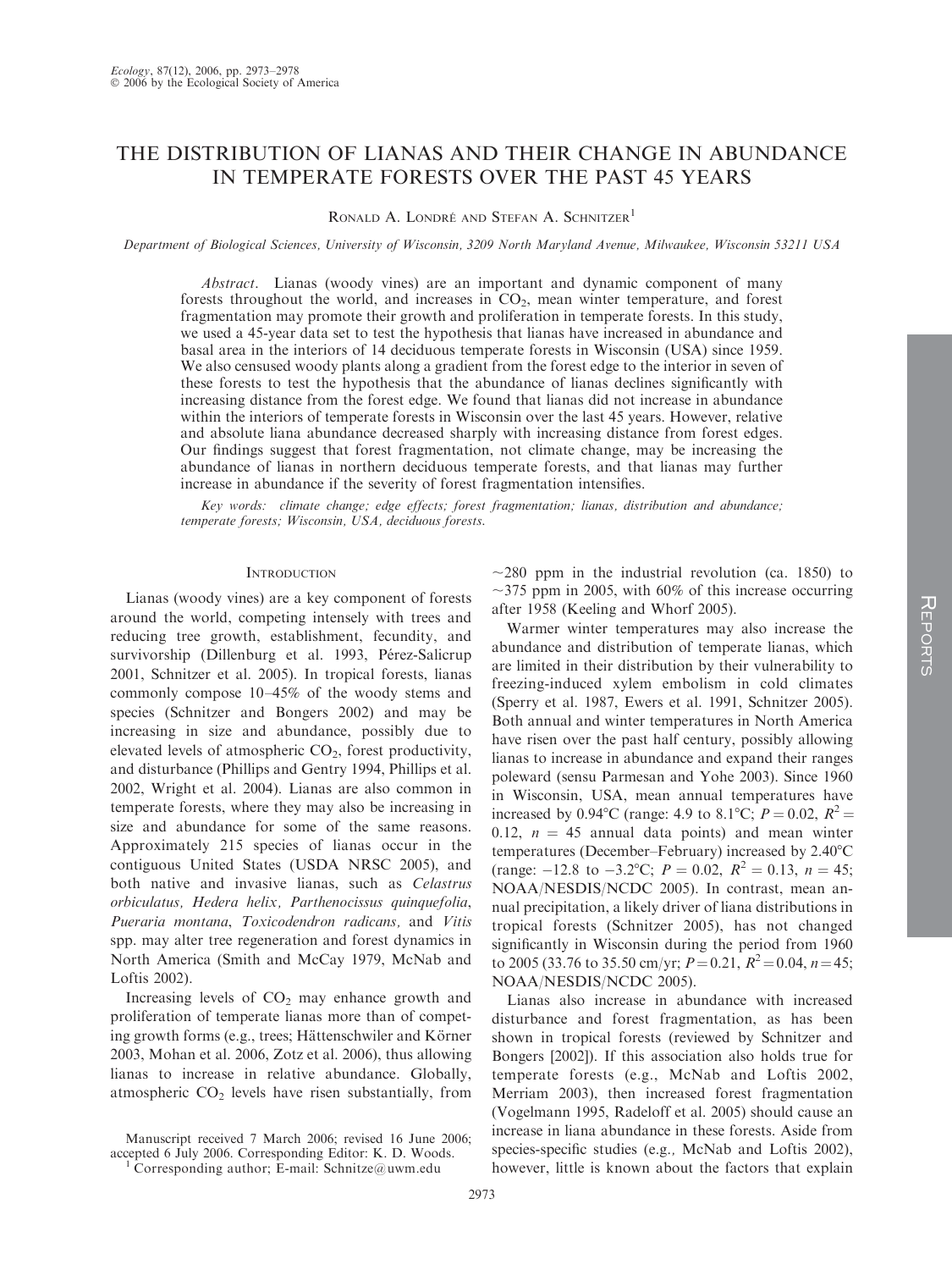the abundance and distribution of lianas in temperate forests, and whether liana abundance is increasing with changes in land use and climate.

In this study we examine the change in liana abundance over the last 45 years in the interiors of 14 temperate deciduous forests in southern Wisconsin. We compared historic data that were collected in 1959–1960 in forest interiors (F. R. Swan, unpublished data) to data that we collected during the summer months of 2004– 2005 using the same census methods (based on detailed field notes of F. R. Swan). Although historic data on forest edge effects do not exist, we tested whether liana abundance increased with increasing proximity to the forest edge by comparing liana abundance in plots along forest edges to plots in the interior. We tested two specific hypotheses: (1) lianas have increased in abundance in the interior of temperate forests over the last 45 years; and (2) liana abundance is highest at forest edges and it declines with increasing distance from the edge.

#### **METHODS**

We surveyed lianas in 14 temperate, mixed-hardwood forests located in southern Wisconsin, USA (between 42°29′42″ N and 43°25′00″ N latitude, 88°40′00″ W and 90°05′00″ W longitude); all forests were >18 ha in area and had little or no disturbance since the 1960 measurements. The trees were predominantly of seven genera: Quercus, Acer, Carya, Fraxinus, Ulmus, Tilia, and Prunus, and lianas of two predominant genera: Vitis and Parthenocissus.

#### The change in liana abundance over the last 45 years

In each forest stand we measured the abundance and diameter of lianas in the same area of forest surveyed in 1959–1960, closely following the methods described by F. R. Swan (unpublished manuscript). Swan used a pointquarter census at 40 points along randomly selected transects in each stand (Greig-Smith 1982), as well as a 1-m<sup>2</sup> plot ground-cover survey at each of the 40 points. Points were located  $\sim$ 15 m apart and were  $>$ 40 m from the nearest forest edge, at which distance edge effects are greatly reduced (Saunders et al. 1999, Matlack 1994). At each point, we measured and identified four canopy trees  $\geq$ 10 cm in diameter at breast height (dbh) (one tree in each quadrant), and we counted, identified, and measured the diameter of all lianas that were climbing these trees. We measured the stem diameter of each liana at 130 cm along the stem from the rooting point (methods follow Gerwing et al. 2006, Schnitzer et al. 2006). We also identified and counted all woody stems in each  $1 \text{ m}^2$  ground-cover plot located in the southeastern quadrant at each point ( $n=40$  points). We collected data on all of the liana species present; however, for the 45 year comparison, we compared only the taxa targeted by Swan: Celastrus spp., Parthenocissus quinquefolia, Toxicodendron radicans, Vitis spp. Species omitted by Swan constituted  $\leq$ 3% of the contemporary liana community (Londré 2005).

We analyzed the difference in overall and speciesspecific liana abundance between 1959–1960 and 2004– 2005 using nonparametric Wilcoxon sign-rank tests (Sokal and Rohlf 1995, SAS Institute 2005). To determine whether liana diameter distribution changed over the 45-year period, we classified overall liana abundance per diameter size class using 10 bins ranging from  $0-0.125$  inch  $(0-0.32$  cm) to 2.5–3.0 inches  $(6.35-$ 7.62 cm), following methods of F. R. Swan (unpublished manuscript). We used pairwise comparisons of overall liana abundance in the bins between 1959–1960 and 2004–2005 using a nonparametric Wilcoxon sign-rank test. Because we included and measured all lianas climbing on the trunks of the point-quarter trees that reached 130 cm from the ground, our sampling methods deviated slightly from those of Swan, who had measured all lianas that reached 30 cm on the trunk of the trees. We corrected for sampling differences in liana abundance by randomly surveying 885 lianas on 120 trees in 2 of the 14 forests using both methods. We found that our method recorded 3.4% fewer lianas than did that of Swan; however, correcting our data by this percentage did not alter our findings ( $T<sub>S</sub> = -7.5$ ,  $P = 0.67$ ,  $n = 14$ comparisons; Wilcoxon sign-rank test).

#### Edge effects and liana abundance

In 7 of the 14 forests we compared liana abundance and basal area between five  $15 \times 15$  m plots on the forest edge and five same-sized plots in the interior. We selected edge plots randomly and we delimited the forest edge by the presence of canopy trees  $(\geq 10 \text{ cm dbh})$ . The location of each interior plot was at least 40 m from the edge and was selected randomly. We counted and measured the diameter (130 cm from the roots) of all individually rooted lianas that were  $\geq$ 130 cm tall and were rooted in the plots. We included all liana taxa present in the plot, which consisted of Celastrus spp., Clematis virginiana, Menispermum canadensis, Parthenocissus quinquefolia, Smilax tamnoides, Toxicodendron radicans, and Vitis spp. We also measured the diameter of all trees and shrubs  $\geq 1$  cm dbh to determine the change in liana abundance as a proportion of all woody plants between the forest edge and interior. We further divided edge plots into  $5 \times 15$  m sections oriented with the long axis parallel to the forest edge for fine-scale analysis of liana abundance with distance from the edge. We used a nonparametric Wilcoxon sign-rank test to compare liana abundance and basal area between the edge and interior plots and among the  $5 \times 15$  m plot sections (SAS Institute 2005).

We quantified abiotic edge effects in each of the seven forests by measuring photosynthetically active radiation (PAR), canopy density, and gravimetric and volumetric soil moisture from the forest edge to the interior during the months of June and July (2005). We measured these variables every 5 m along five randomly selected 40-m transects that were oriented perpendicular to the edge of each forest. We measured PAR on clear days using a LI-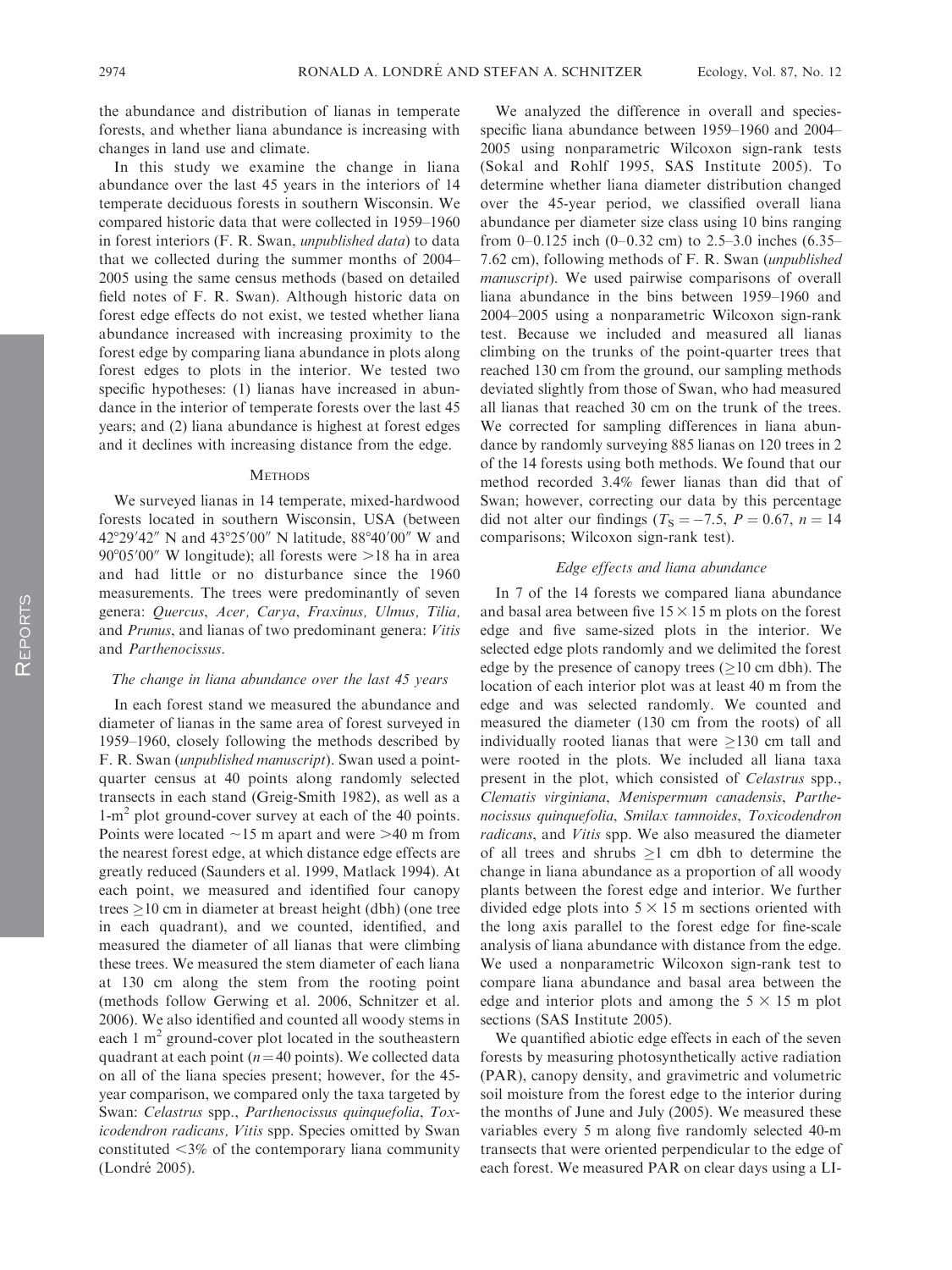

FIG. 1. Change in liana abundance from 1959–1960 to 2004–2005 in 14 temperate deciduous forests in southern Wisconsin, USA, using the point-quarter census method. There were no significant changes in liana abundance during this 45 year period. Data are means  $\pm$  se.

COR Quantum Line Sensor (LI-COR, Lincoln, Nebraska, USA) and converted the measurements to relative PAR by dividing them by mean full-sun measurements taken outside of the forest immediately before and after measuring each transect. As an additional test of available light, we measured canopy density with a spherical crown mirror densitometer (Model C; Forestry Suppliers, Jackson, Mississippi, USA) and converted the canopy density data to values relative to no canopy. We measured volumetric soil moisture with a Quick Draw Soil Moisture Probe tensiometer (Model 2900F1; SoilMoisture Corporation, Santa Barbara, California, USA) and gravimetric soil moisture by calculating the difference in mass between fresh and oven-dried soil samples using the equation and methods provided by Robertson et al. (1999). We were unable to acquire volumetric soil-moisture measurements at one site (Abrahams Woods) because the low soil-moisture levels were outside the effective range of the tensiometer  $(>=80$ KPa). We used linear regression to quantify the change in abiotic conditions from the edge to the interior and to examine the relationship between liana abundance and relative PAR, canopy density, and volumetric and gravimetric soil moisture (Sokal and Rohlf 1995, SAS Institute 2005). Replication for the regressions was at the forest level, using the mean of the five transects for each point.

#### **RESULTS**

Liana abundance and diameter did not increase in the interiors of Wisconsin (USA) forests over the last 45 years. Between 1959–1960 and 2004–2005, total liana abundance did not change considering either the point quarter method ( $T_s = -9.5$ ,  $P = 0.58$ ,  $n = 14$  forests; Fig. 1), the 1-m<sup>2</sup> plot method (6.47  $\pm$  1.2 se vs. 7.40  $\pm$  1.9;  $T_s$  = 4.5,  $P$  = 0.81,  $n$  = 14 forests), or the mean number of lianas per tree (1.39  $\pm$  0.4 vs. 1.36  $\pm$  0.4;  $T_s = -9.5$ ,  $P =$ 0.58,  $n = 14$  forests; Appendix). Liana diameter distribution also did not change over the 45-yr time period (abundance within each of the diameter bins did

not differ significantly;  $T<sub>S</sub> = 12.5, P = 0.23, n = 10$ diameter size-class bins). Species-specific analyses, however, suggest that the abundance of some species changed over the last 45 years. Specifically, the density of Vitis spp. increased significantly over this period as measured using the point quarter method (from 0.13  $\pm$ 0.04 to 0.51  $\pm$  0.20 individuals per census point [mean  $\pm$  sE];  $T_s = -33.5$ ,  $P = 0.01$ ,  $n = 14$  forests). In contrast, the density of Toxicodendron radicans decreased significantly using both methods, with a mean of  $1.71 \pm 0.78$ vs. 0.19  $\pm$  0.15 individuals per point (T<sub>S</sub> = 19.0, P = 0.05,  $n = 14$  forests) and 1.92  $\pm$  0.76 vs. 0.38  $\pm$  0.21 individuals per 1-m<sup>2</sup> plot ( $T_s = 32.5$ ,  $P = 0.02$ ,  $n = 14$ forests). The abundance of Parthenocissus quinquefolia and Celastrus spp. did not change over the 45-year period (Londré 2005).

Lianas were 4 times more abundant at the edge than in the interior plots ( $T_s = 14$ ,  $P = 0.008$ ,  $n = 7$  forests; Fig. 2a). Liana basal area was  $>$ 2 times greater on the forest edge than in the interior:  $99.70 \pm 38.69 \text{ cm}^2/\text{ha}$  vs. 41.49  $\pm$  25.15 cm<sup>2</sup>/ha ( $T_S$  = 13,  $P$  = 0.02,  $n = 7$  forests). These trends were consistent for each of the liana species (Fig. 2b) and for all seven forests (data not shown). Liana abundance decreased sharply within the first 5 m from



FIG. 2. Difference in mean liana abundance on the edge vs. the interior of seven forests in southern Wisconsin, USA (five plots at each location per forest). Mean liana abundance was significantly greater ( $P < 0.01$ ) on the edge than in the interior for (a) all liana species combined and (b) for each species separately. Species included in this figure are: Celastrus spp., Clematis virginiana, Menispermum canadensis, Parthenocissus quinquefolia, Smilax tamnoides, Toxicodendron radicans, and *Vitis* spp. Data are means  $\pm$  se.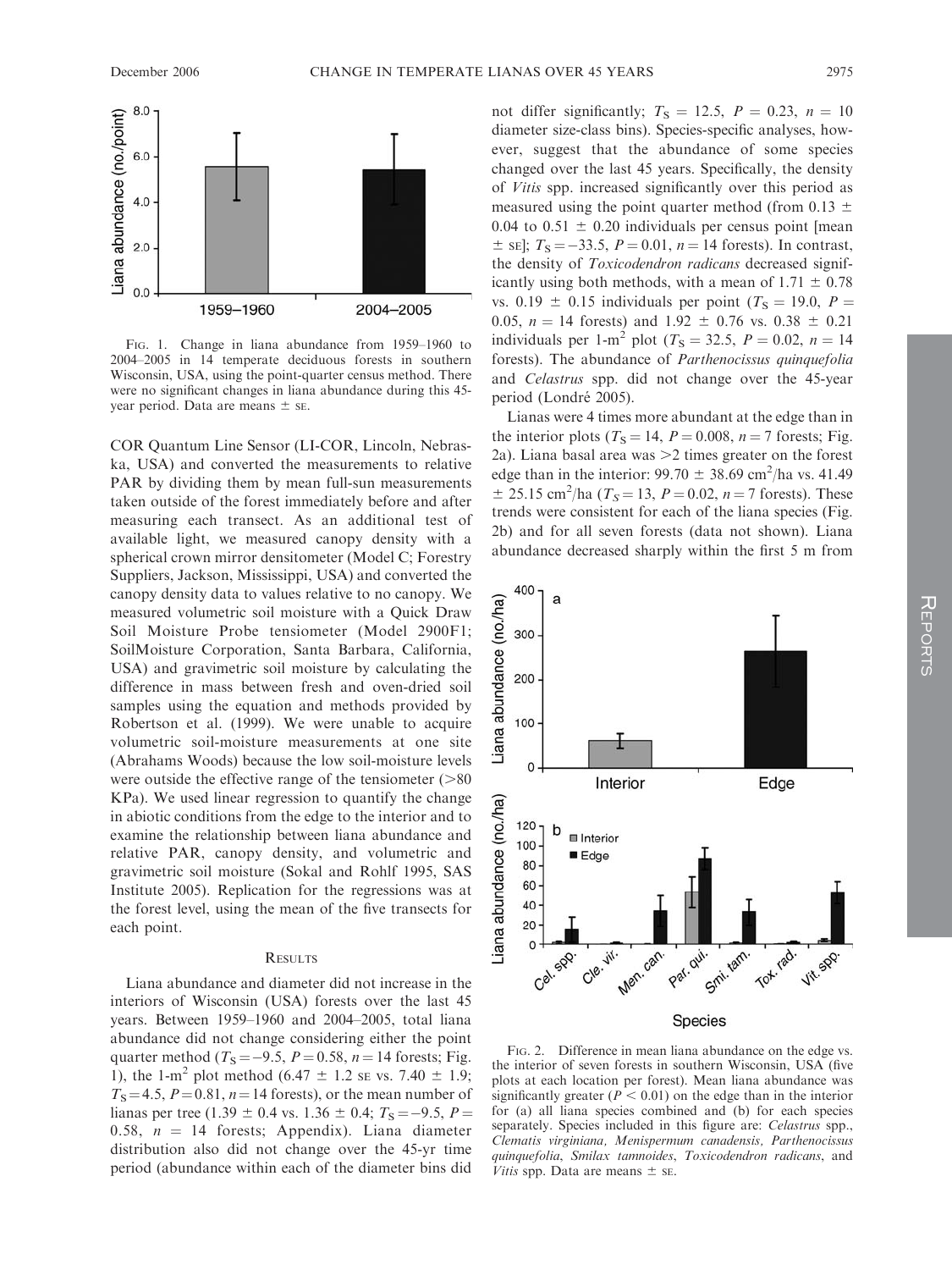

FIG. 3. Decrease in mean liana abundance from the edge to the interior of seven forests in southern Wisconsin, USA. Data are based on five edge plots and five interior plots  $(>= 40 \text{ m from})$ the forest edge) per forest. Each plot was divided into three contiguous  $5 \times 15$  m sections starting at the forest edge, and plot sections were oriented with the long axis parallel to the forest edge. Interior plots were originally  $15 \times 15$  m and were scaled to the comparable  $5 \times 15$  m size. Mean liana abundance was significantly different between all edge-distance classes (P  $<$  0.05). Data are means  $\pm$  se.

the edge and continued to decrease 40 m into the forest interior (Fig. 3), a trend that was consistent for each forest. The abundance of trees was also significantly higher along the edge than in the interior plots ( $T_s$ =13.0,  $P = 0.03$ ,  $n = 7$  forests; Fig. 4a), while shrubs showed no change with proximity to the edge ( $T_s = 5.5$ ,  $P = 0.19$ ,  $n =$ 7 forests; Fig. 4a). However, the relative edge-to-interior ratio of liana abundance (calculated as a proportion of all woody stems) was much greater for lianas than for either trees or shrubs (Fig. 4b), demonstrating that lianas are concentrated more at the edge than in the interior compared to other woody plants.

Photosynthetically active radiation (PAR), canopy density, and soil moisture gradients all varied with distance from the edges in our study forests. PAR was highest immediately along the forest edge ( $P = 0.004$ ,  $R^2$ )  $= 0.12$ ,  $n = 63$  correlation data points), but dropped off rapidly and did not change after the first five meters. Similarly, canopy density was lowest immediately at the forest edge ( $P = 0.001$ ,  $R^2 = 0.25$ ,  $n = 63$ ) and did not change after the first five meters. Both volumetric and gravimetric soil moisture decreased linearly with distance into the forest interior (volumetric,  $P = 0.005$ ,  $R^2 =$ 0.17,  $n = 54$ ; gravimetric,  $P = 0.001$ ,  $R^2 = 0.16$ ,  $n = 63$ ). Liana abundance was positively correlated with PAR (P  $= 0.03$ ,  $R^2 = 0.17$ ,  $n = 35$ ), negatively correlated with canopy density ( $P = 0.005$ ,  $R^2 = 0.27$ ,  $n = 35$ ), and did not vary with either volumetric soil moisture ( $P = 0.92$ ,  $R^2 = 0.00$ ,  $n = 30$ ) or gravimetric soil moisture ( $P = 0.82$ ,  $R^2 = 0.00$ ,  $n = 35$ ).

#### **DISCUSSION**

Experimentally elevated levels of  $CO<sub>2</sub>$  in temperate forests have been shown to stimulate the growth of temperate liana species far more than that of trees, suggesting that lianas will increase in abundance and diameter with climate change (Hättenschwiler and Körner 2003, Mohan et al. 2006, Zotz et al. 2006). Despite increases in  $CO<sub>2</sub>$  over the past 45 years, we found no evidence that lianas have increased in abundance or diameter distribution in the interiors of Wisconsin (USA) deciduous temperate forests. In fact, Toxicodendron radicans, which grew markedly better under experimentally elevated  $CO<sub>2</sub>$  conditions than did competing trees (Mohan et al. 2006), actually decreased significantly in abundance in our study. The lack of change in overall liana abundance and diameter distribution in our study suggests that lianas are limited in the interiors of deciduous forests of Wisconsin by factors other than increased levels of  $CO<sub>2</sub>$ .

In general, elevated minimum winter temperatures should increase liana abundance in temperate forests, because lianas grow and survive better in milder climates (Sperry et al. 1987, Ewers et al. 1991, Schnitzer 2005). The increase in mean winter temperatures from 1960 to 2005 in Wisconsin (2.40°C; NOAA/NESDIS/NCDC 2005), however, may not have been enough to reduce the threat of freezing-induced embolism. If minimum winter temperature is an important driver for the latitudinal distribution of lianas, then we might expect lianas to increase in abundance and size closer to the



FIG. 4. Mean (a) absolute and (b) relative abundance of lianas, trees, and shrubs on forest edges vs. interiors in seven forests in southern Wisconsin, USA. The abundance of lianas and trees were both significantly higher in edge vs. interior plots  $(P < 0.05)$ , as indicated by single asterisks. The mean relative abundance of lianas as a proportion of all woody stems was significantly higher in edge vs. interior plots, whereas the relative abundance of trees was significantly lower in edge vs. interior plots. The mean absolute and relative abundance of shrubs did not vary with plot location. Data are means  $\pm$  se.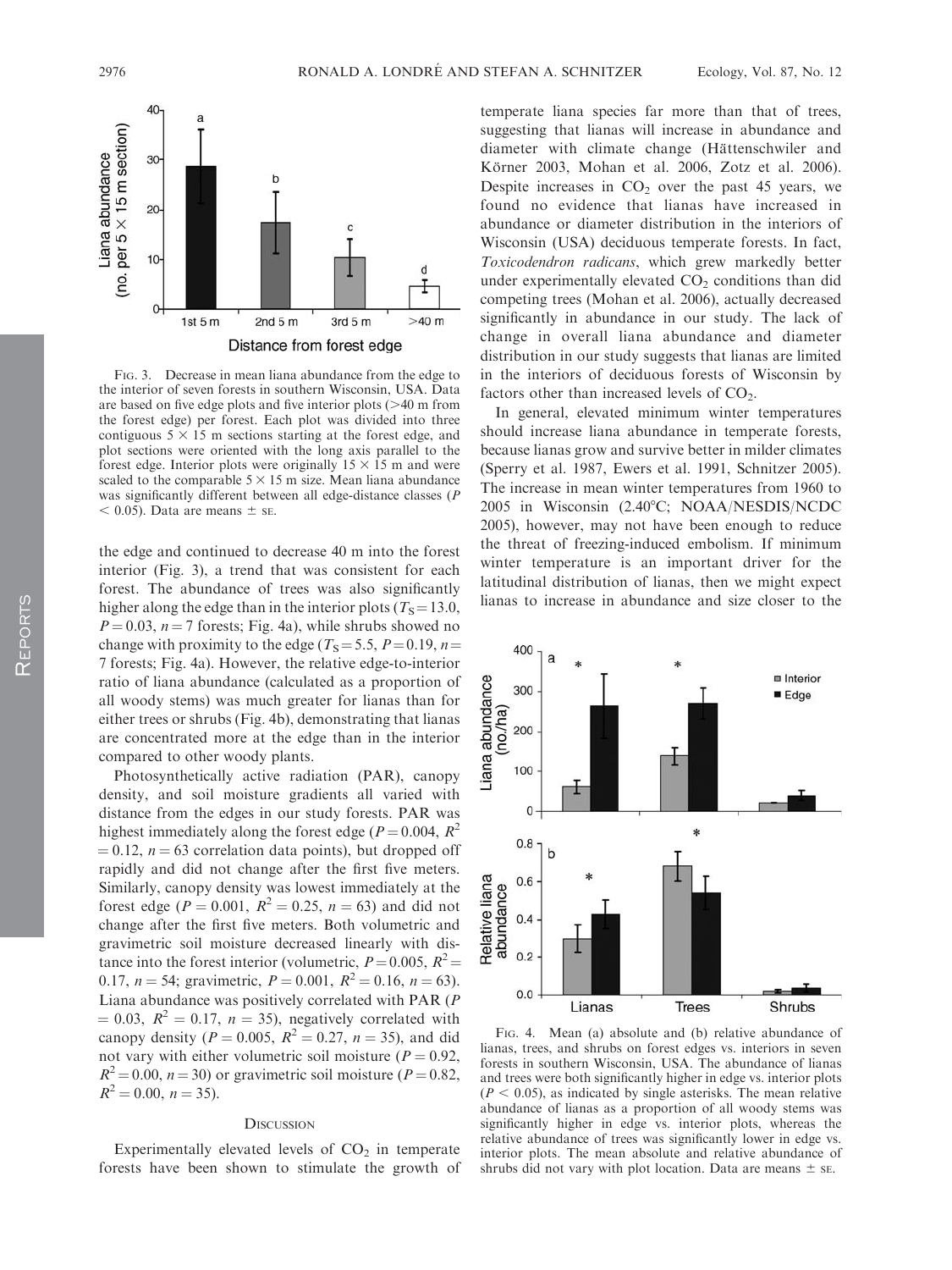winter freeze zone (see Schnitzer 2005), where a small increase in temperature could reduce the number of days below freezing, possibly allowing lianas to increase in abundance and move poleward, as has been the case with many other organisms (Parmesan and Yohe 2003, Root et al. 2003).

Alternatively, lianas may have been unable to benefit from elevated  $CO<sub>2</sub>$  and warmer winter temperatures because light availability was the most limiting factor in the forest understory. The extremely high proportion of lianas on the forest edge confirms the hypothesis that, as a group, lianas respond strongly to forest fragmentation. Compared to the forest interior, lianas were  $\geq 4$  times more abundant within 15 m of the forest edge (Fig. 2a) and  $>6$  times more abundant within 5 m of the forest edge (Fig. 3). The strong gradient in liana abundance from forest edge to interior was probably due to light availability. The decreasing abundance of lianas with increasing distance from forest edge, particularly within the first five meters, was correlated significantly with PAR and increasing canopy density, but did not vary with soil moisture. Our results are similar to findings in tropical forests, where liana abundance is significantly higher along fragmented forest edges and within tree fall gaps (Putz 1984, Schnitzer and Carson 2000, 2001, Laurance et al. 2001, Schnitzer et al. 2004). Lianas could be increasing along temperate forest edges due to the interaction of light,  $CO<sub>2</sub>$ , and temperature; however, we cannot assess this directly because of the lack of long-term data.

There may be additional, non-mutually exclusive factors that explain the high abundance of lianas at forest edges. For example, increased temperature, decreased relative humidity, increased wind turbulence (Matlack 1994, Saunders et al. 1999, Laurance et al. 2001), seed dispersal (Malmborg and Willson 1988, McEuen and Curran 2004), and trellis availability (Putz 1984) near the edge may all play a role. Lianas may colonize forest edges rapidly because of seed dispersal by avian frugivores, which spend proportionally more time consuming fruits and depositing seeds along edges than within the interiors of temperate forests (Malmborg and Willson 1988). In our study, Vitis, Parthenocissus, Toxicodendron, Menispermum, and Smilax all have bird-dispersed seeds and thus their relatively high abundance on the forest edge may by due in part to bird dispersal.

Because lianas increase substantially in abundance at forest edges, and given that forest fragmentation (and thus edge creation) has increased significantly over the last half-century, particularly in the northeastern and midwestern United States (e.g., Ritters and Wickham 2003, Radeloff et al. 2005), liana abundance has likely increased in temperate forests due to forest fragmentation. Currently within the continental United States, 20% of the total land area is within 127 m of a road (Ritters and Wickham 2003), suggesting severe habitat fragmentation across the landscape. Forested area in the midwestern and northeastern United States has nearly

identical levels of fragmentation as that of the total land area (Ritters and Wickham 2003). Radeloff et al. (2005) found a strong positive correlation between suburban and rural sprawl and the fragmentation of temperate forests in the midwestern United States since 1940. Over the last 40 years in Wisconsin, the increase in the amount of houses and roads has compounded forest fragmentation substantially (Radeloff et al. 2005, Wisconsin Department of Natural Resources 2005). Moreover, as forest fragmentation continues, liana abundance will also likely continue to increase, and the effects of lianas on temperate forests, such as intense competition with trees (e.g., Schnitzer et al. 2005), reduced tree growth rates and biomass sequestration (e.g., Laurance et al. 2001), and the incidence of arrested gap-phase regeneration (e.g., Schnitzer et al. 2000) may become even more pronounced.

#### **ACKNOWLEDGMENTS**

We thank B. Bergner, F. Bongers, R. Burnham, R. Collins, A. Ercoli, J. Karron, C. Lepczyk, E. Young, and an anonymous reviewer for valuable comments on this manuscript. We are grateful to D. Waller, D. Rogers, and T. Rooney for providing access to the unpublished F. R. Swan data. This work was supported by a Graduate School Research Committee Award from the University of Wisconsin–Milwaukee.

#### LITERATURE CITED

- Dillenburg, L. R., D. F. Whigham, A. H. Teramura, and I. M. Forseth. 1993. Effects of below- and aboveground competition from the vines Lonicera japonica and Parthenocissus quinquefolia on the growth of the tree host Liquidambar styraciflua. Oecologia 93:48–54.
- Ewers, F. W., J. B. Fisher, and K. Fichtner. 1991. Water flux and xylem structure in vines. Pages 99–124 in F. E. Putz and H. A. Mooney, editors. The biology of vines. Cambridge University Press, Cambridge, UK.
- Gerwing, J. J., et al. 2006. A standard protocol for censusing lianas. Biotropica 38:256–261.
- Greig-Smith, P. 1982. Quantitative plant ecology. University of California Press, Berkeley, California, USA.
- Hättenschwiler, S., and C. Körner. 2003. Does elevated CO<sub>2</sub> facilitate naturalization of the non-indigenous Prunus laurocerasus in Swiss temperate forests? Functional Ecology 17: 778–785.
- Keeling, C. D., and T. P. Whorf. 2005. Atmospheric  $CO<sub>2</sub>$ records from sites in the SIO air sampling network. In Trends: a compendium of data on global change. Carbon Dioxide Information Analysis Center, Oak Ridge National Laboratory, U.S. Department of Energy, Oak Ridge, Tennessee, USA. (http://cdiac.ornl.gov/trends/co2/sio-keel. htm
- Laurance, W. F., D. Pérez-Salicrup, F. Delamonica, P.M. Fearnside, S. Agra, A. Jerozolinski, L. Pohl, and T. E. Lovejoy. 2001. Rainforest fragmentation and the structure of Amazonian liana communities. Ecology 82:105–116.
- Londré, R. A. 2005. The distribution of lianas and their change in abundance in temperate deciduous forests over the past 45 years. Thesis. University of Wisconsin, Milwaukee, Wisconsin, USA.
- Malmborg, P. K., and M. F. Willson. 1988. Foraging ecology of avian frugivores and some consequences for seed dispersal in an Illinois woodlot. Condor 90:173–186.
- Matlack, G. R. 1994. Vegetation dynamics of the forest edge trends in space and successional time. Journal of Ecology 82: 113–123.